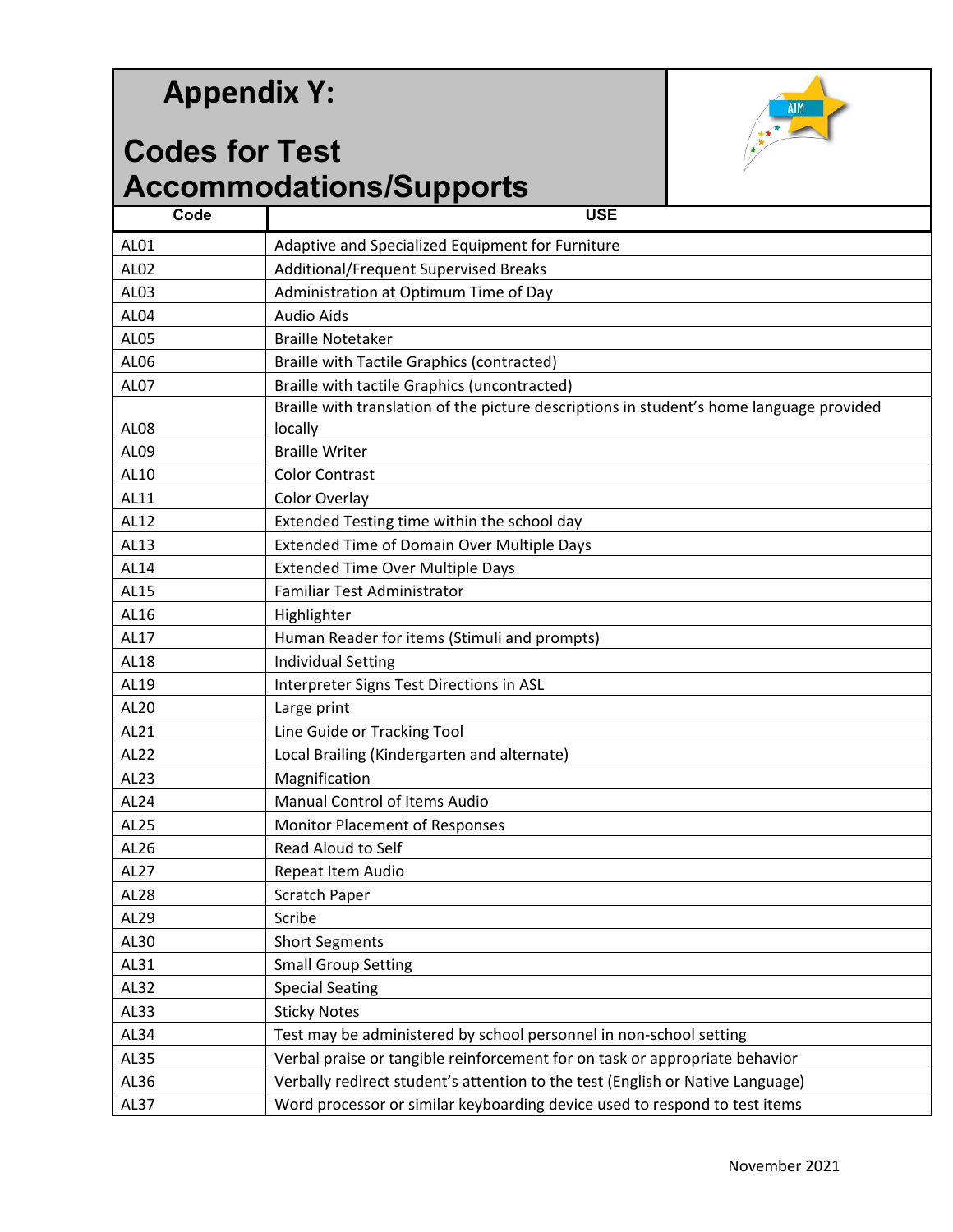| AR01             | Adaptive and Specialized Equipment for Furniture                                         |
|------------------|------------------------------------------------------------------------------------------|
| <b>AR02</b>      | Administration at Optimum Time of Day                                                    |
| AR03             | <b>Audio Aids</b>                                                                        |
| <b>AR04</b>      | <b>Braille Notetaker</b>                                                                 |
| <b>AR05</b>      | <b>Braille with Tactile Graphics (contracted)</b>                                        |
| AR06             | Braille with tactile Graphics (uncontracted)                                             |
|                  | Braille with translation of the picture descriptions in student's home language provided |
| <b>AR07</b>      | locally                                                                                  |
| <b>AR08</b>      | <b>Braille Writer</b>                                                                    |
| AR09             | <b>Color Contrast</b>                                                                    |
| AR10             | Color Overlay                                                                            |
| AR11             | Extended Testing time within the school day                                              |
| AR12             | <b>Extended Time Over Multiple Days</b>                                                  |
| AR13             | Familiar Test Administrator                                                              |
| AR14             | Highlighter                                                                              |
| AR15             | <b>Individual Setting</b>                                                                |
| AR16             | Interpreter Signs Test Directions in ASL                                                 |
| AR17             | Large print                                                                              |
| AR18             | Line Guide or Tracking Tool                                                              |
| AR19             | Local Brailing (Kindergarten and alternate)                                              |
| AR20             | Magnification                                                                            |
| AR21             | Manual Control of Items Audio                                                            |
| AR22             | <b>Monitor Placement of Responses</b>                                                    |
| AR23             | Read Aloud to Self                                                                       |
| AR24             | <b>Scratch Paper</b>                                                                     |
| AR25             | Scribe                                                                                   |
| AR26             | <b>Short Segments</b>                                                                    |
| AR27             | <b>Small Group Setting</b>                                                               |
| <b>AR28</b>      | <b>Special Seating</b>                                                                   |
| AR29             | <b>Sticky Notes</b>                                                                      |
| AR30             | Test may be administered by school personnel in non-school setting                       |
| AR31             | Verbal praise or tangible reinforcement for on task or appropriate behavior              |
| AR32             | Verbally redirect student's attention to the test (English or Native Language)           |
| AR33             | Word processor or similar keyboarding device used to respond to test items               |
| AS01             | Adaptive and Specialized Equipment for Furniture                                         |
| AS02             | Administration at Optimum Time of Day                                                    |
| AS03             | Alternative Microphone                                                                   |
| AS04             | <b>Audio Aids</b>                                                                        |
| AS05             | <b>Color Contrast</b>                                                                    |
| AS06             | Color Overlay                                                                            |
| AS07             | <b>Extended Speaking Test Response Time</b>                                              |
| AS08             | <b>Extended Time Over Multiple Days</b>                                                  |
| AS <sub>09</sub> | Familiar Test Administrator                                                              |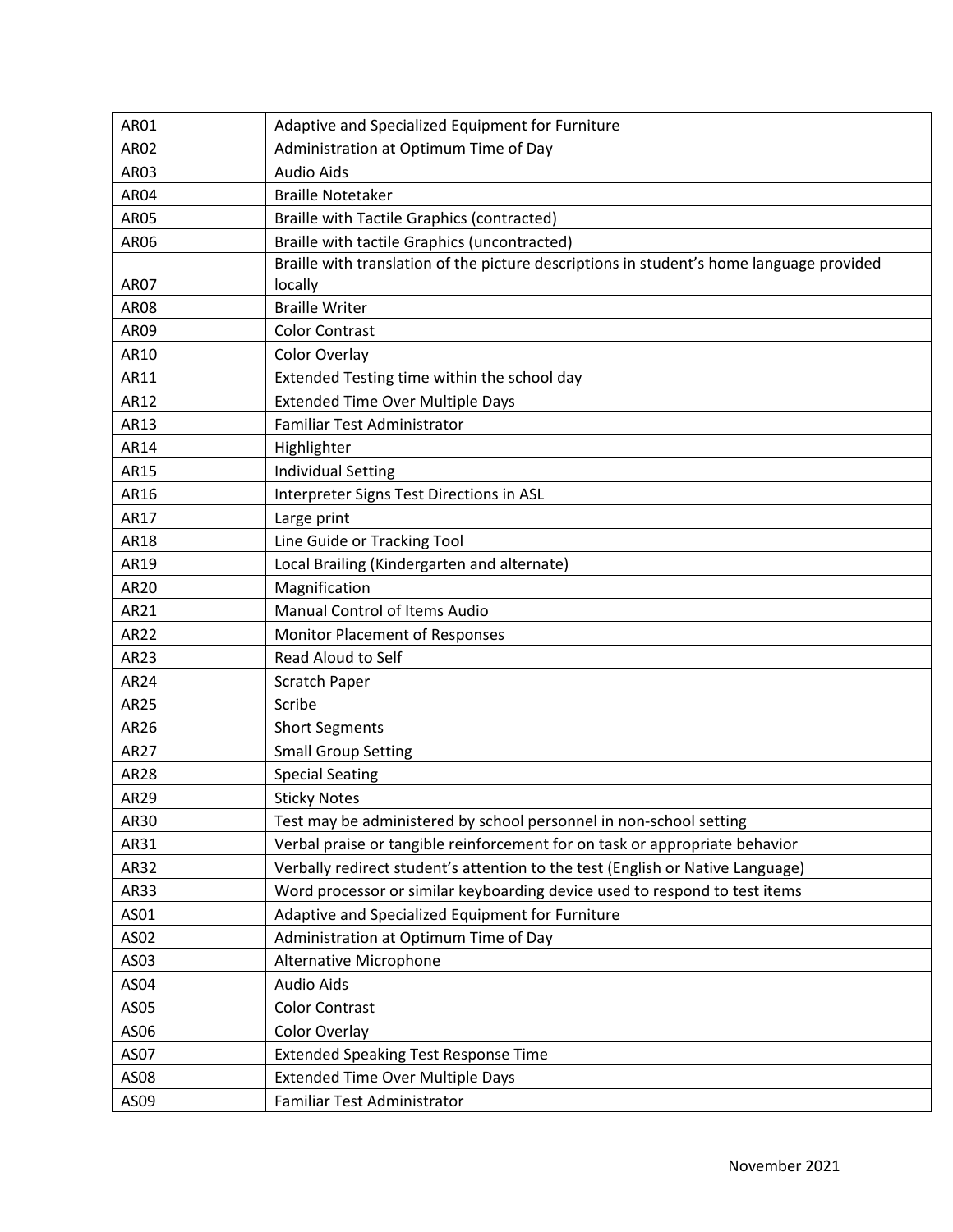| AS10 | Highlighter                                                                              |
|------|------------------------------------------------------------------------------------------|
| AS11 | Human Reader for items (Stimuli and prompts)                                             |
| AS12 | <b>Individual Setting</b>                                                                |
| AS13 | Interpreter Signs Test Directions in ASL                                                 |
| AS14 | Large print                                                                              |
| AS15 | Line Guide or Tracking Tool                                                              |
| AS16 | Magnification                                                                            |
| AS17 | Manual Control of Items Audio                                                            |
| AS18 | Monitor Placement of Responses                                                           |
| AS19 | <b>Read Aloud to Self</b>                                                                |
| AS20 | Repeat Item Audio                                                                        |
| AS21 | <b>Scratch Paper</b>                                                                     |
| AS22 | <b>Short Segments</b>                                                                    |
| AS23 | <b>Small Group Setting</b>                                                               |
| AS24 | <b>Special Seating</b>                                                                   |
| AS25 | <b>Sticky Notes</b>                                                                      |
| AS26 | Test may be administered by school personnel in non-school setting                       |
| AS27 | Verbal praise or tangible reinforcement for on task or appropriate behavior              |
| AS28 | Verbally redirect student's attention to the test (English or Native Language)           |
| AW01 | Adaptive and Specialized Equipment for Furniture                                         |
| AW02 | Additional/Frequent Supervised Breaks                                                    |
| AW03 | Administration at Optimum Time of Day                                                    |
| AW04 | <b>Audio Aids</b>                                                                        |
| AW05 | <b>Braille Notetaker</b>                                                                 |
| AW06 | <b>Braille with Tactile Graphics (contracted)</b>                                        |
| AW07 | Braille with tactile Graphics (uncontracted)                                             |
|      | Braille with translation of the picture descriptions in student's home language provided |
| AW08 | locally                                                                                  |
| AW09 | <b>Braille Writer</b>                                                                    |
| AW10 | <b>Color Contrast</b>                                                                    |
| AW11 | Color Overlay                                                                            |
| AW12 | Extended Testing time within the school day                                              |
| AW13 | <b>Extended Time Over Multiple Days</b>                                                  |
| AW14 | Familiar Test Administrator                                                              |
| AW15 | Highlighter                                                                              |
| AW16 | Human Reader for Response Options (answer choices)                                       |
| AW17 | <b>Individual Setting</b>                                                                |
| AW18 | Interpreter Signs Test Directions in ASL                                                 |
| AW19 | Large print                                                                              |
| AW20 | Line Guide or Tracking Tool                                                              |
| AW21 | Local Brailing (Kindergarten and alternate)                                              |
| AW22 | Magnification                                                                            |
| AW23 | Manual Control of Items Audio                                                            |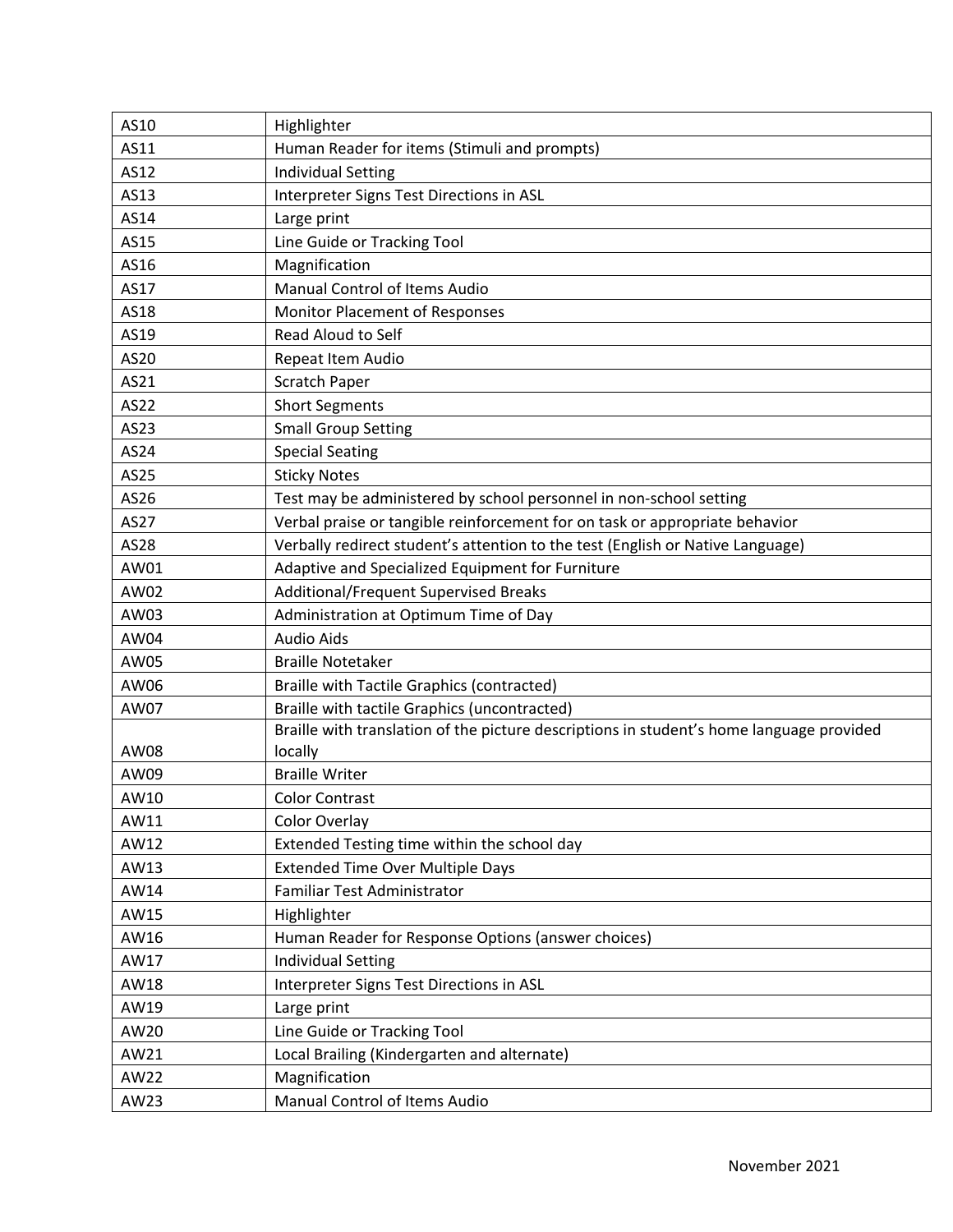| AW24        | Monitor Placement of Responses                                                 |
|-------------|--------------------------------------------------------------------------------|
| AW25        | Read Aloud to Self                                                             |
| AW26        | Repeat Item Audio                                                              |
| AW27        | <b>Scratch Paper</b>                                                           |
| <b>AW28</b> | Scribe                                                                         |
| AW29        | <b>Short Segments</b>                                                          |
| AW30        | <b>Small Group Setting</b>                                                     |
| AW31        | <b>Special Seating</b>                                                         |
| AW32        | <b>Sticky Notes</b>                                                            |
| AW33        | Student Responds using a recording device                                      |
| AW34        | Test may be administered by school personnel in non-school setting             |
| AW35        | Verbal praise or tangible reinforcement for on task or appropriate behavior    |
| AW36        | Verbally redirect student's attention to the test (English or Native Language) |
| AW37        | Word processor or similar keyboarding device used to respond to test items     |
| ACE01       | Adaptive Equipment or Furniture                                                |
| ACE02       | Administration at Optimum Time of Day                                          |
| ACE03       | Administration from Home or Care Facility                                      |
| ACE04       | American Sign Language (Directions Only)                                       |
| ACE05       | <b>Audio Amplification</b>                                                     |
| ACE06       | <b>Audio Recording</b>                                                         |
| ACE07       | <b>Braille with Tactile Graphics (contracted)</b>                              |
| ACE08       | Braille with tactile Graphics (uncontracted)                                   |
| ACE09       | <b>Breaks</b>                                                                  |
| ACE10       | <b>Color Contrast</b>                                                          |
| ACE11       | Computer for Writing Essays and Constructed Responses                          |
| ACE12       | Cued Speech                                                                    |
| ACE13       | Dictate Responses                                                              |
| ACE14       | Double time over multiple days                                                 |
| ACE15       | English Braille American Edition EBAE/Nemeth                                   |
| ACE16       | Extended Testing Time (50)%                                                    |
| ACE17       | <b>Familiar Setting (Specify)</b>                                              |
| ACE18       | Food or Medication for Individuals with Medical Need                           |
| ACE19       | <b>Individual Administration</b>                                               |
| ACE20       | Large Block Answer Sheet                                                       |
| ACE21       | Large print                                                                    |
| ACE22       | Line Reader                                                                    |
| ACE23       | <b>Location for Movement</b>                                                   |
| ACE24       | Magnification                                                                  |
| ACE25       | Mark Item for Review Tool                                                      |
| ACE26       | Overlay                                                                        |
| ACE27       | Personalized Auditory Notification of Remaining Time                           |
| ACE28       | Personalized Visual Notification of Remaining Time                             |
| ACE29       | Reader Script                                                                  |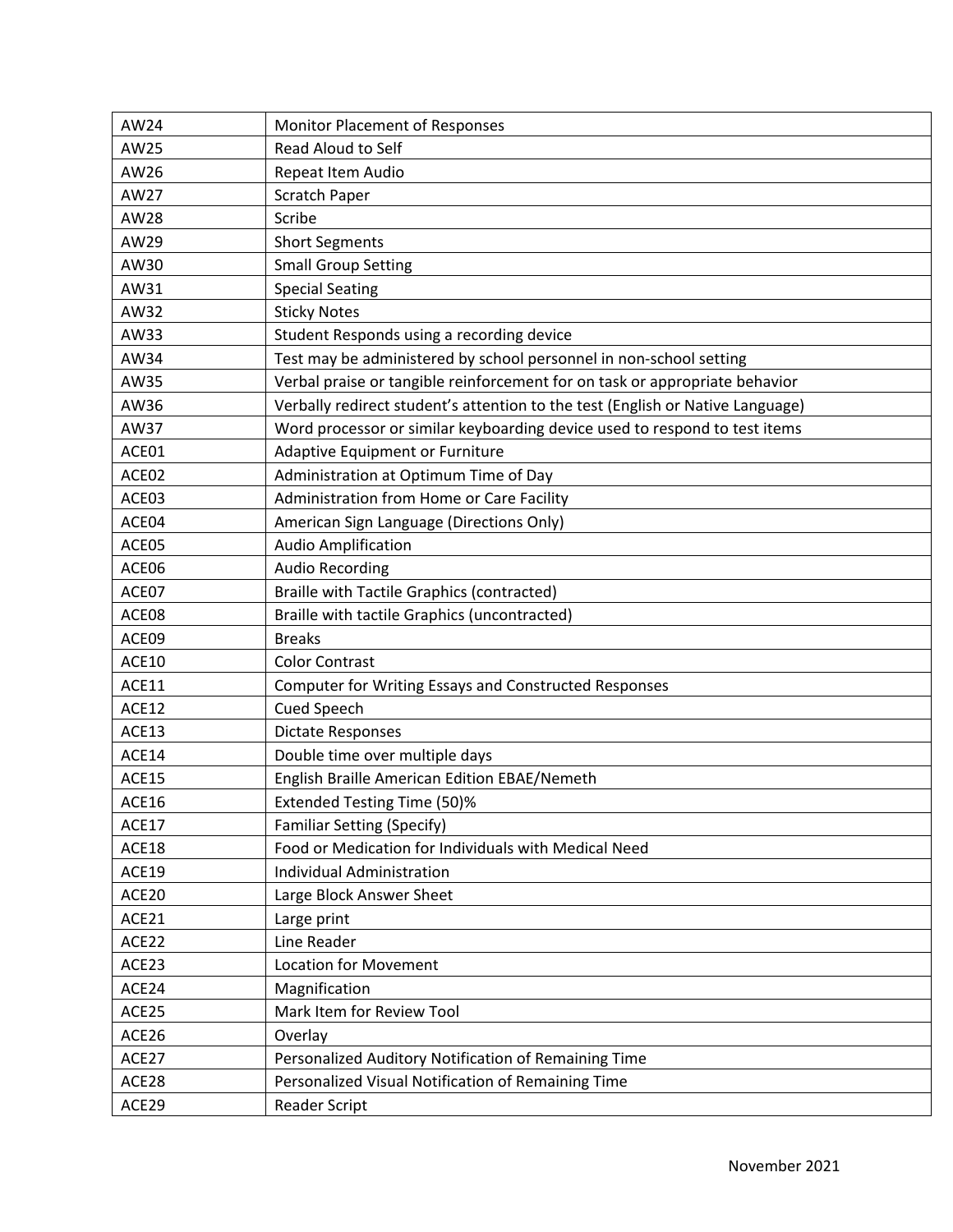| ACE30 | Respond in Test Booklet                                                                       |
|-------|-----------------------------------------------------------------------------------------------|
| ACE31 | Respond on Separate Paper                                                                     |
| ACE32 | Screen Reader                                                                                 |
| ACE33 | Scribe                                                                                        |
| ACE34 | Signed Exact English (SEE), (Full Test)                                                       |
| ACE35 | Signed Exact English (SEE), (Directions Only)                                                 |
| ACE36 | <b>Small Group</b>                                                                            |
| ACE37 | <b>Special Grouping</b>                                                                       |
| ACE38 | <b>Special Lighting</b>                                                                       |
| ACE39 | <b>Special Seating</b>                                                                        |
| ACE40 | Speech-to-Text                                                                                |
| ACE41 | Standard time over multiple days or with authorized stop the clock breaks in a single setting |
| ACE42 | <b>Testing in Familiar Environment</b>                                                        |
| ACE43 | <b>Testing in Small Group</b>                                                                 |
| ACE44 | Time and a half (single Session)                                                              |
| ACE45 | Time and a half over multiple days                                                            |
| ACE46 | Translated Written Directions (12 languages)(specify)                                         |
| ACE47 | Triple Time Over Multiple Days                                                                |
| ACE48 | Unified English Braille (UEB)                                                                 |
| ACE49 | Wheelchair Accessible Room                                                                    |
| ACE50 | Word-to-word Bilingual Dictionary                                                             |
| ACE51 | Word-to-word Dictionary                                                                       |
| ACM01 | Adaptive Equipment or Furniture                                                               |
| ACM02 | Administration at Optimum Time of Day                                                         |
| ACM03 | Administration from Home or Care Facility                                                     |
| ACM04 | American Sign Language (Directions Only)                                                      |
| ACM05 | <b>Audio Amplification</b>                                                                    |
| ACM06 | <b>Audio Recording</b>                                                                        |
| ACM07 | <b>Breaks</b>                                                                                 |
| ACM08 | <b>Color Contrast</b>                                                                         |
| ACM09 | <b>Computer for Writing Essays and Constructed Responses</b>                                  |
| ACM10 | Cued Speech                                                                                   |
| ACM11 | <b>Dictate Responses</b>                                                                      |
| ACM12 | Double time over multiple days                                                                |
| ACM13 | English Braille American Edition EBAE/Nemeth                                                  |
| ACM14 | <b>Extended Testing Time (50)%</b>                                                            |
| ACM15 | <b>Familiar Setting (Specify)</b>                                                             |
| ACM16 | Food or Medication for Individuals with Medical Need                                          |
| ACM17 | <b>Individual Administration</b>                                                              |
| ACM18 | Large Block Answer Sheet                                                                      |
| ACM19 | Large print                                                                                   |
| ACM20 | Line Reader                                                                                   |
| ACM21 | <b>Location for Movement</b>                                                                  |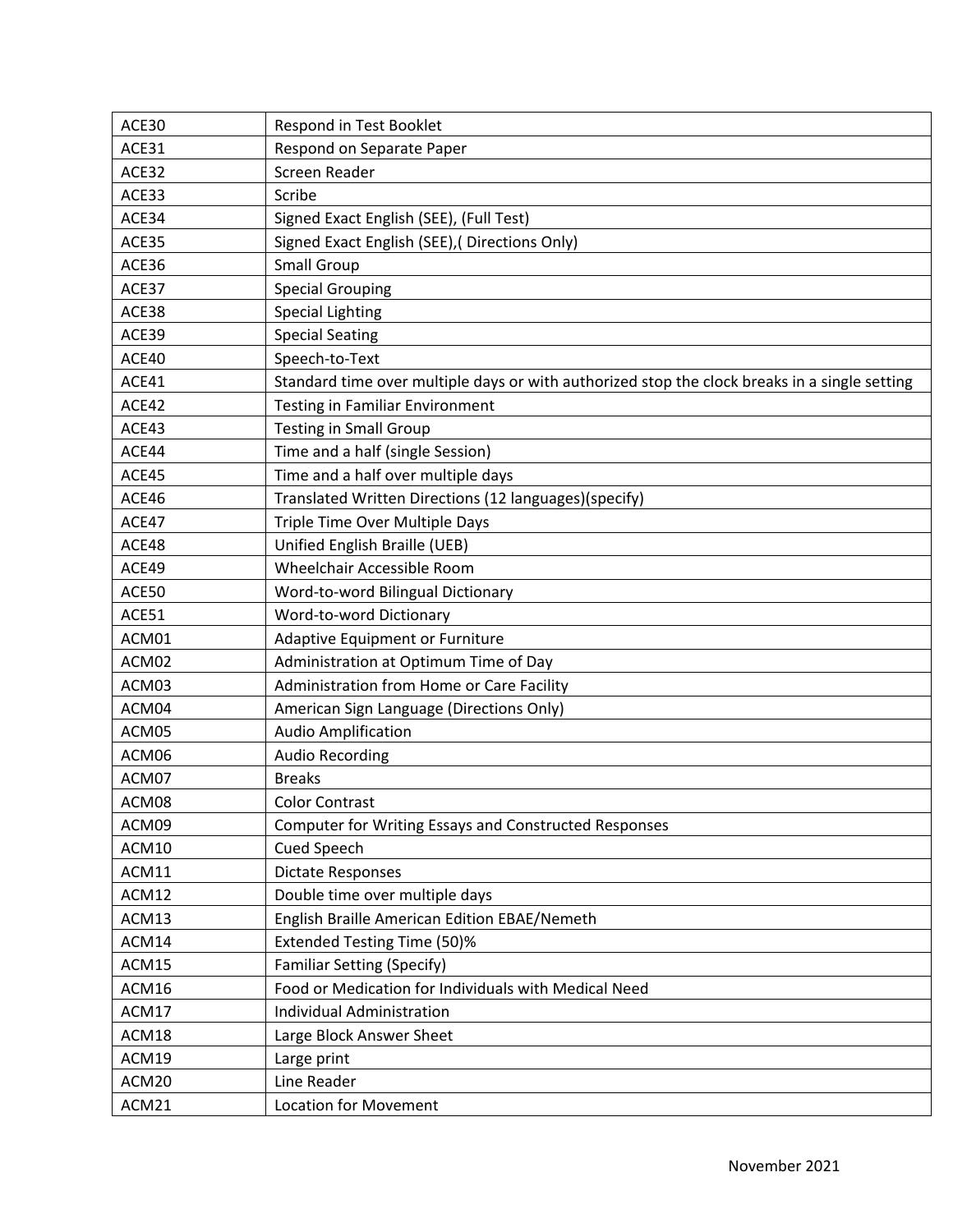| ACM22 | Magnification                                                                                 |
|-------|-----------------------------------------------------------------------------------------------|
| ACM23 | Mark Item for Review Tool                                                                     |
| ACM24 | Overlay                                                                                       |
| ACM25 | Personalized Auditory Notification of Remaining Time                                          |
| ACM26 | Personalized Visual Notification of Remaining Time                                            |
| ACM27 | <b>Reader Script</b>                                                                          |
| ACM28 | Respond in Test Booklet                                                                       |
| ACM29 | Respond on Separate Paper                                                                     |
| ACM30 | Screen Reader                                                                                 |
| ACM31 | Scribe                                                                                        |
| ACM32 | Signed Exact English (SEE), (Full Test)                                                       |
| ACM33 | Signed Exact English (SEE), (Directions Only)                                                 |
| ACM34 | <b>Small Group</b>                                                                            |
| ACM35 | <b>Special Grouping</b>                                                                       |
| ACM36 | <b>Special Lighting</b>                                                                       |
| ACM37 | <b>Special Seating</b>                                                                        |
| ACM38 | Speech-to-Text                                                                                |
| ACM39 | Standard time over multiple days or with authorized stop the clock breaks in a single setting |
| ACM40 | <b>Testing in Familiar Environment</b>                                                        |
| ACM41 | <b>Testing in Small Group</b>                                                                 |
| ACM42 | Time and a half (single Session)                                                              |
| ACM43 | Time and a half over multiple days                                                            |
| ACM44 | Translated Audio, Full test                                                                   |
| ACM45 | Translated Written Directions (12 languages)(specify)                                         |
| ACM46 | Triple Time Over Multiple Days                                                                |
| ACM47 | Unified English Braille (UEB)                                                                 |
| ACM48 | Wheelchair Accessible Room                                                                    |
| ACM49 | Word-to-word Bilingual Dictionary                                                             |
| ACR01 | Adaptive Equipment or Furniture                                                               |
| ACR02 | Administration at Optimum Time of Day                                                         |
| ACR03 | Administration from Home or Care Facility                                                     |
| ACR04 | American Sign Language (Directions Only)                                                      |
| ACR05 | <b>Audio Amplification</b>                                                                    |
| ACR06 | <b>Audio Recording</b>                                                                        |
| ACR07 | <b>Breaks</b>                                                                                 |
| ACR08 | <b>Color Contrast</b>                                                                         |
| ACR09 | Computer for Writing Essays and Constructed Responses                                         |
| ACR10 | <b>Cued Speech</b>                                                                            |
| ACR11 | <b>Dictate Responses</b>                                                                      |
| ACR12 | Double time over multiple days                                                                |
| ACR13 | English Braille American Edition EBAE/Nemeth                                                  |
| ACR14 | <b>Extended Testing Time (50)%</b>                                                            |
| ACR15 | <b>Familiar Setting (Specify)</b>                                                             |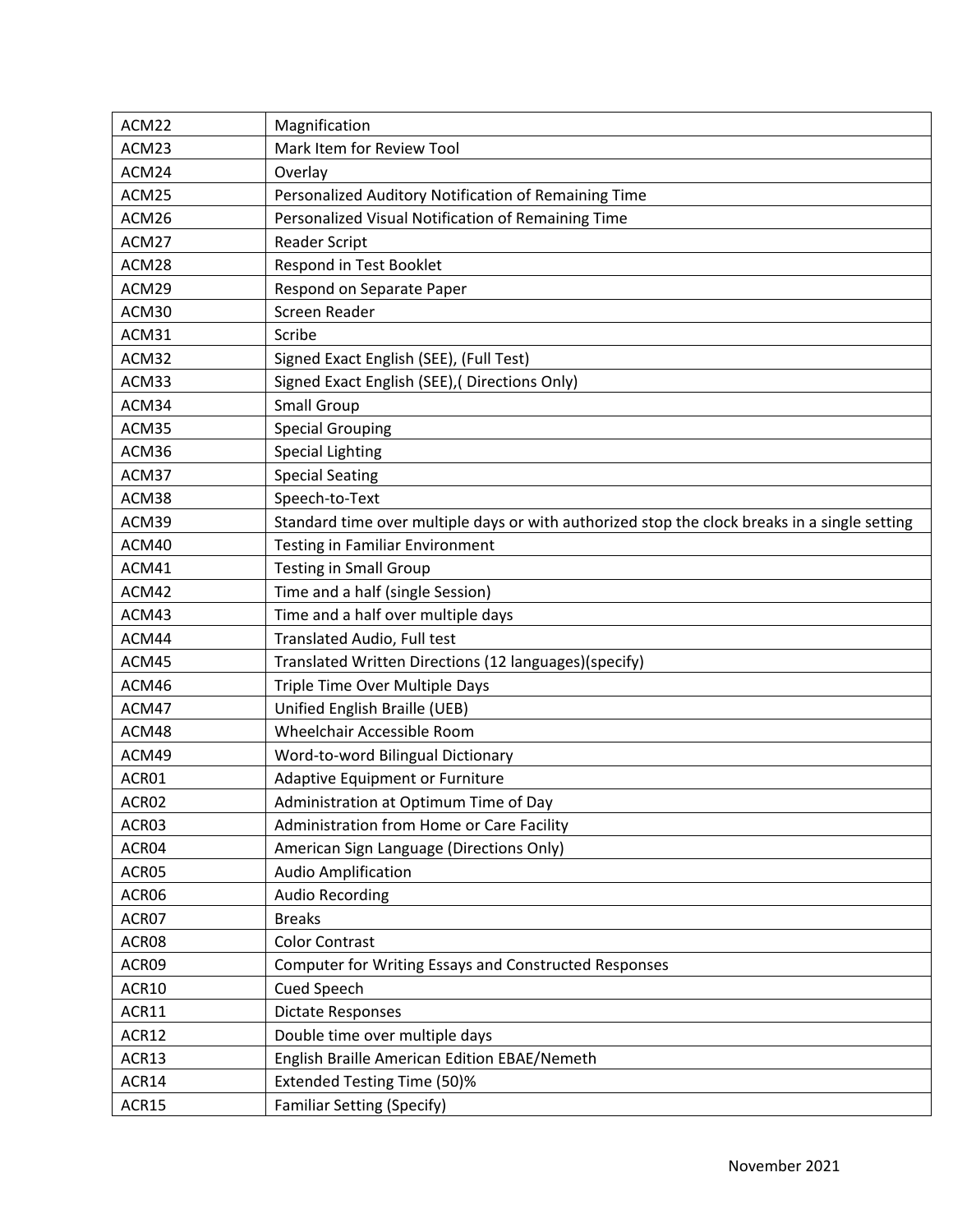| ACR16             | Food or Medication for Individuals with Medical Need                                          |
|-------------------|-----------------------------------------------------------------------------------------------|
| ACR17             | <b>Individual Administration</b>                                                              |
| ACR18             | Large Block Answer Sheet                                                                      |
| ACR19             | Large print                                                                                   |
| ACR <sub>20</sub> | Line Reader                                                                                   |
| ACR21             | <b>Location for Movement</b>                                                                  |
| ACR22             | Magnification                                                                                 |
| ACR23             | Mark Item for Review Tool                                                                     |
| ACR24             | Overlay                                                                                       |
| ACR25             | Personalized Auditory Notification of Remaining Time                                          |
| ACR26             | Personalized Visual Notification of Remaining Time                                            |
| ACR27             | <b>Reader Script</b>                                                                          |
| ACR28             | Respond in Test Booklet                                                                       |
| ACR29             | Respond on Separate Paper                                                                     |
| ACR30             | Screen Reader                                                                                 |
| ACR31             | Scribe                                                                                        |
| ACR32             | Signed Exact English (SEE), (Full Test)                                                       |
| ACR33             | Signed Exact English (SEE), (Directions Only)                                                 |
| ACR34             | <b>Small Group</b>                                                                            |
| ACR35             | <b>Special Grouping</b>                                                                       |
| ACR36             | <b>Special Lighting</b>                                                                       |
| ACR37             | <b>Special Seating</b>                                                                        |
| ACR38             | Speech-to-Text                                                                                |
| ACR39             | Standard time over multiple days or with authorized stop the clock breaks in a single setting |
| ACR40             | <b>Testing in Familiar Environment</b>                                                        |
| ACR41             | <b>Testing in Small Group</b>                                                                 |
| ACR42             | Time and a half (single Session)                                                              |
| ACR43             | Time and a half over multiple days                                                            |
| ACR44             | Translated Written Directions (12 languages)(specify)                                         |
| ACR45             | Triple Time Over Multiple Days                                                                |
| ACR46             | Unified English Braille (UEB)                                                                 |
| ACR47             | Wheelchair Accessible Room                                                                    |
| ACR48             | Word-to-word Bilingual Dictionary                                                             |
| ACS01             | <b>Adaptive Equipment or Furniture</b>                                                        |
| ACS02             | Administration at Optimum Time of Day                                                         |
| ACS03             | Administration from Home or Care Facility                                                     |
| ACS04             | American Sign Language (Directions Only)                                                      |
| ACS05             | <b>Audio Amplification</b>                                                                    |
| ACS06             | <b>Audio Recording</b>                                                                        |
| ACS07             | <b>Breaks</b>                                                                                 |
| ACS08             | <b>Color Contrast</b>                                                                         |
| ACS09             | Computer for Writing Essays and Constructed Responses                                         |
| ACS10             | Cued Speech                                                                                   |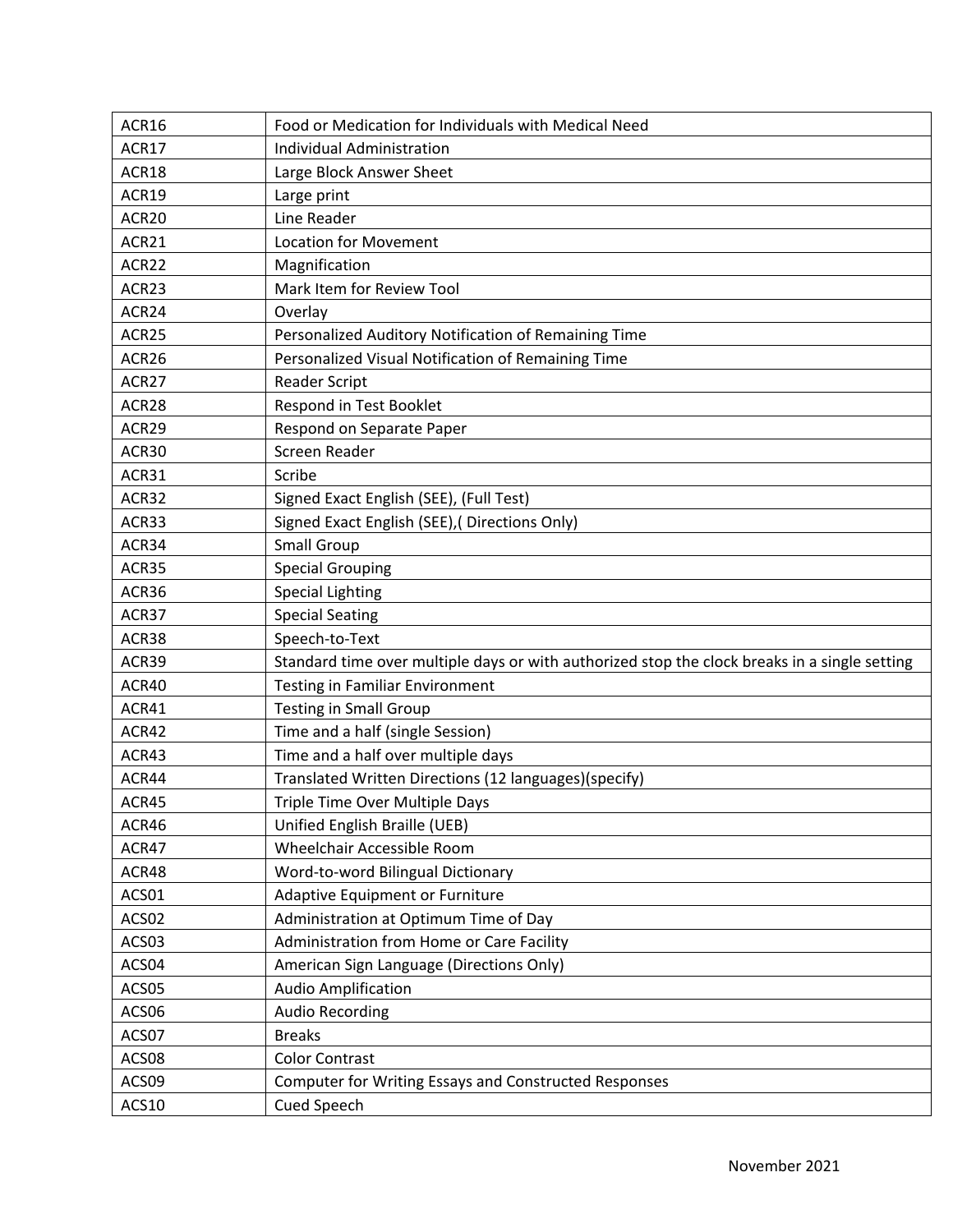| ACS11 | <b>Dictate Responses</b>                                                                      |
|-------|-----------------------------------------------------------------------------------------------|
| ACS12 | Double time over multiple days                                                                |
| ACS13 | English Braille American Edition EBAE/Nemeth                                                  |
| ACS14 | <b>Extended Testing Time (50)%</b>                                                            |
| ACS15 | Familiar Setting (Specify)                                                                    |
| ACS16 | Food or Medication for Individuals with Medical Need                                          |
| ACS17 | Individual Administration                                                                     |
| ACS18 | Large Block Answer Sheet                                                                      |
| ACS19 | Large print                                                                                   |
| ACS20 | Line Reader                                                                                   |
| ACS21 | <b>Location for Movement</b>                                                                  |
| ACS22 | Magnification                                                                                 |
| ACS23 | Mark Item for Review Tool                                                                     |
| ACS24 | Overlay                                                                                       |
| ACS25 | Personalized Auditory Notification of Remaining Time                                          |
| ACS26 | Personalized Visual Notification of Remaining Time                                            |
| ACS27 | <b>Reader Script</b>                                                                          |
| ACS28 | Respond in Test Booklet                                                                       |
| ACS29 | Respond on Separate Paper                                                                     |
| ACS30 | Screen Reader                                                                                 |
| ACS31 | Scribe                                                                                        |
| ACS32 | Signed Exact English (SEE), (Full Test)                                                       |
| ACS33 | Signed Exact English (SEE), (Directions Only)                                                 |
| ACS34 | <b>Small Group</b>                                                                            |
| ACS35 | <b>Special Grouping</b>                                                                       |
| ACS36 | <b>Special Lighting</b>                                                                       |
| ACS37 | <b>Special Seating</b>                                                                        |
| ACS38 | Speech-to-Text                                                                                |
| ACS39 | Standard time over multiple days or with authorized stop the clock breaks in a single setting |
| ACS40 | <b>Testing in Familiar Environment</b>                                                        |
| ACS41 | <b>Testing in Small Group</b>                                                                 |
| ACS42 | Time and a half (single Session)                                                              |
| ACS43 | Time and a half over multiple days                                                            |
| ACS44 | Translated Audio, Full test                                                                   |
| ACS45 | Translated Written Directions (12 languages)(specify)                                         |
| ACS46 | Triple Time Over Multiple Days                                                                |
| ACS47 | Unified English Braille (UEB)                                                                 |
| ACS48 | Wheelchair Accessible Room                                                                    |
| ACS49 | Word-to-word Bilingual Dictionary                                                             |
| ACW01 | Adaptive Equipment or Furniture                                                               |
| ACW02 | Administration at Optimum Time of Day                                                         |
| ACW03 | Administration from Home or Care Facility                                                     |
| ACW04 | American Sign Language (Directions Only)                                                      |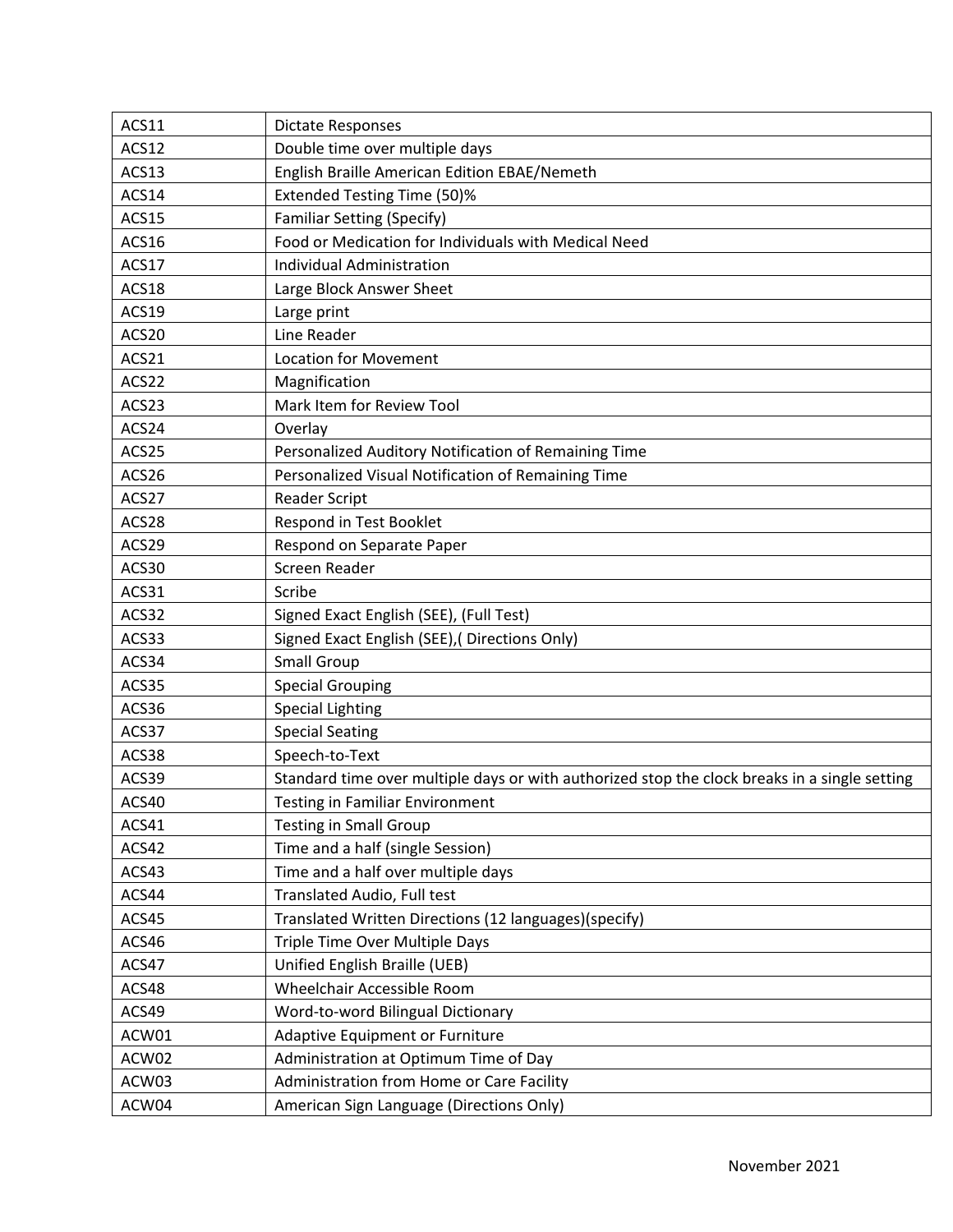| ACW05 | <b>Audio Amplification</b>                                                                    |
|-------|-----------------------------------------------------------------------------------------------|
| ACW06 | <b>Audio Recording</b>                                                                        |
| ACW07 | <b>Breaks</b>                                                                                 |
| ACW08 | <b>Color Contrast</b>                                                                         |
| ACW09 | Computer for Writing Essays and Constructed Responses                                         |
| ACW10 | Cued Speech                                                                                   |
| ACW11 | <b>Dictate Responses</b>                                                                      |
| ACW12 | Double time over multiple days                                                                |
| ACW13 | English Braille American Edition EBAE/Nemeth                                                  |
| ACW14 | <b>Extended Testing Time (50)%</b>                                                            |
| ACW15 | <b>Familiar Setting (Specify)</b>                                                             |
| ACW16 | Food or Medication for Individuals with Medical Need                                          |
| ACW17 | Individual Administration                                                                     |
| ACW18 | Large Block Answer Sheet                                                                      |
| ACW19 | Large print                                                                                   |
| ACW20 | Line Reader                                                                                   |
| ACW21 | <b>Location for Movement</b>                                                                  |
| ACW22 | Magnification                                                                                 |
| ACW23 | Mark Item for Review Tool                                                                     |
| ACW24 | Overlay                                                                                       |
| ACW25 | Personalized Auditory Notification of Remaining Time                                          |
| ACW26 | Personalized Visual Notification of Remaining Time                                            |
| ACW27 | <b>Reader Script</b>                                                                          |
| ACW28 | Respond in Test Booklet                                                                       |
| ACW29 | Respond on Separate Paper                                                                     |
| ACW30 | Screen Reader                                                                                 |
| ACW31 | Scribe                                                                                        |
| ACW32 | Signed Exact English (SEE), (Full Test)                                                       |
| ACW33 | Signed Exact English (SEE), (Directions Only)                                                 |
| ACW34 | <b>Small Group</b>                                                                            |
| ACW35 | <b>Special Grouping</b>                                                                       |
| ACW36 | <b>Special Lighting</b>                                                                       |
| ACW37 | <b>Special Seating</b>                                                                        |
| ACW38 | Speech-to-Text                                                                                |
| ACW39 | Standard time over multiple days or with authorized stop the clock breaks in a single setting |
| ACW40 | <b>Testing in Familiar Environment</b>                                                        |
| ACW41 | <b>Testing in Small Group</b>                                                                 |
| ACW42 | Time and a half (single Session)                                                              |
| ACW43 | Time and a half over multiple days                                                            |
| ACW44 | Translated Audio, Full test                                                                   |
| ACW45 | Translated Written Directions (12 languages)(specify)                                         |
| ACW46 | Triple Time Over Multiple Days                                                                |
| ACW47 | Unified English Braille (UEB)                                                                 |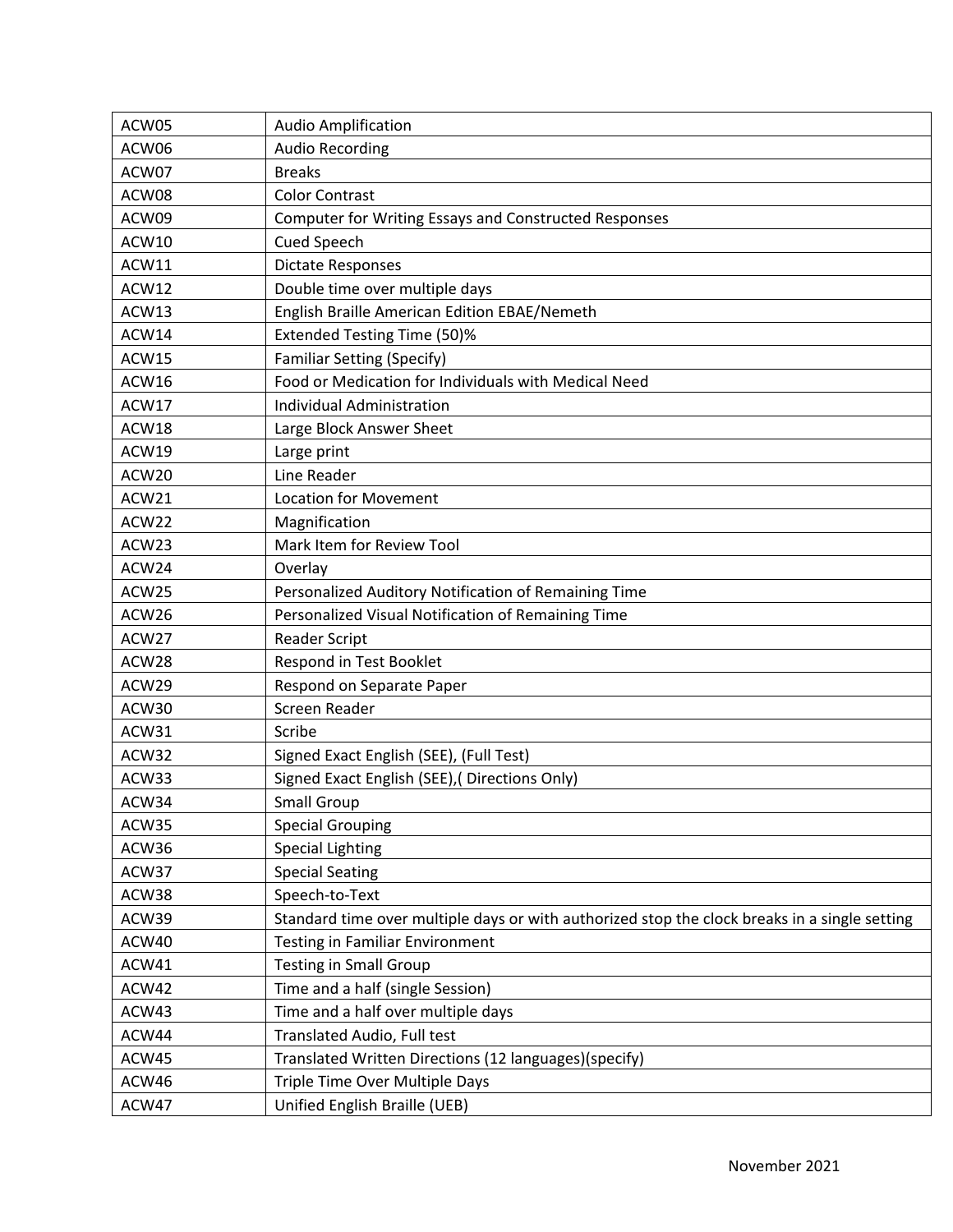| ACW48        | Wheelchair Accessible Room                        |
|--------------|---------------------------------------------------|
| ACW49        | Word-to-word Bilingual Dictionary                 |
| ACW50        | Word-to-word Dictionary                           |
| MTS01        | <b>Alternate Response Options</b>                 |
| MTS02        | Amplification                                     |
| MTS03        | <b>Bilingual Dictionary (word for word)</b>       |
| MTS04        | Braille (paper version)                           |
| MTS05        | <b>Braille UEB contracted</b>                     |
| MTS06        | <b>Braille UEB uncontracted</b>                   |
| MTS07        | <b>Braille with Tactile Graphics (contracted)</b> |
| <b>MTS08</b> | Braille with tactile Graphics (uncontracted)      |
| MTS09        | <b>Breaks</b>                                     |
| <b>MTS10</b> | Calculator (non-embedded)                         |
| <b>MTS11</b> | <b>Color Contrast</b>                             |
| <b>MTS12</b> | Color Contrast (non-embedded)                     |
| MTS13        | Color Overlay                                     |
| <b>MTS14</b> | Color Overlay (non-embeded)                       |
| <b>MTS15</b> | English Braille American Edition EBAE/Nemeth      |
| <b>MTS16</b> | <b>English Dictionary</b>                         |
| MTS17        | <b>English Glossary</b>                           |
| <b>MTS18</b> | <b>Expandable Passages</b>                        |
| <b>MTS19</b> | <b>Extended Time</b>                              |
| MTS20        | Glossaries (English)                              |
| MTS21        | Highlighter                                       |
| MTS22        | Line Reader                                       |
| MTS23        | Magnification                                     |
| MTS24        | Mark for Review                                   |
| MTS25        | Masking                                           |
| MTS26        | <b>Medical Supports (specify)</b>                 |
| MTS27        | <b>Mouse Pointer</b>                              |
| MTS28        | Native Language Translation of Directions         |
| MTS29        | <b>Noise Buffers</b>                              |
| MTS30        | Print on Demand                                   |
| MTS31        | Read Aloud (items and stimuli)                    |
| MTS32        | Read Aloud in Spanish                             |
| MTS33        | Read Aloud to Self                                |
| MTS34        | <b>Scratch Paper</b>                              |
| MTS35        | Scribe                                            |
| MTS36        | Separate Setting (specify)                        |
| MTS37        | Separate Setting Individual                       |
| MTS38        | Separate Setting Small Group                      |
| MTS39        | Speech-to-Text (AT)                               |
| MTS40        | Speech-to-Text (Software)                         |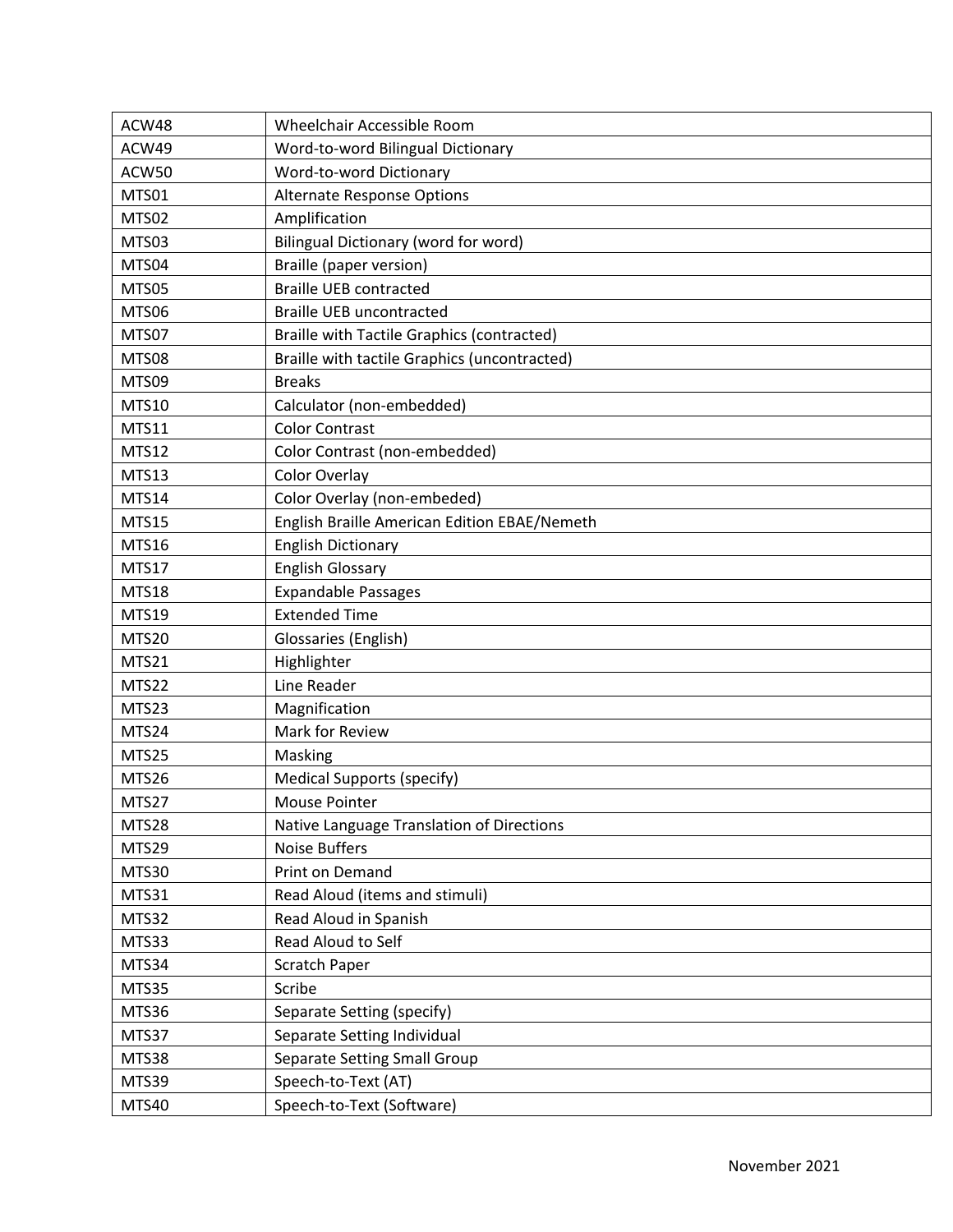| <b>MTS41</b>      | <b>Streamlined Interface</b>                      |
|-------------------|---------------------------------------------------|
| MTS42             | Strikethrough                                     |
| MTS43             | Text-to-Speech (items and stimuli)                |
| MTS44             | <b>Translated Test Directions (PDF)</b>           |
| MTS45             | Translations (Toggle)                             |
| MTS46             | Turn Off Any Universal Tools (specify)            |
| MTS47             | Unified English Braille (UEB)                     |
| <b>MTS48</b>      | Word for Word Bilingual Dictionary                |
| MTS49             | <b>Word Prediction</b>                            |
| <b>MTS50</b>      | Zoom                                              |
| SMC01             | Abacus                                            |
| SMC02             | American Sign Language                            |
| SMC03             | Amplification                                     |
| SMC04             | <b>Braille with Tactile Graphics (contracted)</b> |
| SMC05             | Braille with tactile Graphics (uncontracted)      |
| SMC06             | <b>Breaks</b>                                     |
| SMC07             | Calculator (non-embedded)                         |
| SMC08             | <b>Color Contrast</b>                             |
| SMC09             | Color Contrast (non-embedded)                     |
| <b>SMC10</b>      | Color Overlay                                     |
| <b>SMC11</b>      | Digital Notepad                                   |
| <b>SMC12</b>      | <b>Expandable Passages</b>                        |
| SMC13             | <b>Extra Time</b>                                 |
| SMC14             | Glossaries (English)                              |
| SMC15             | Highlighter                                       |
| <b>SMC16</b>      | Human Reader for items (Stimuli and prompts)      |
| SMC17             | Line Reader                                       |
| SMC18             | Magnification                                     |
| <b>SMC19</b>      | Mark for Review                                   |
| SMC <sub>20</sub> | Masking                                           |
| SMC21             | Mouse Pointer                                     |
| SMC22             | <b>Noise Buffers</b>                              |
| SMC23             | Print on Demand                                   |
| SMC24             | Read Aloud in Spanish                             |
| SMC25             | Read Aloud to Self                                |
| SMC26             | Scribe                                            |
| SMC27             | Separate Setting Individual                       |
| SMC28             | Separate Setting Small Group                      |
| SMC29             | <b>Simplified Test Directions</b>                 |
| SMC30             | Specific Test Administrator                       |
| SMC31             | Speech-to-Text (embedded)                         |
| SMC32             | <b>Stacked Translation (Spanish)</b>              |
| SMC33             | Strikethrough                                     |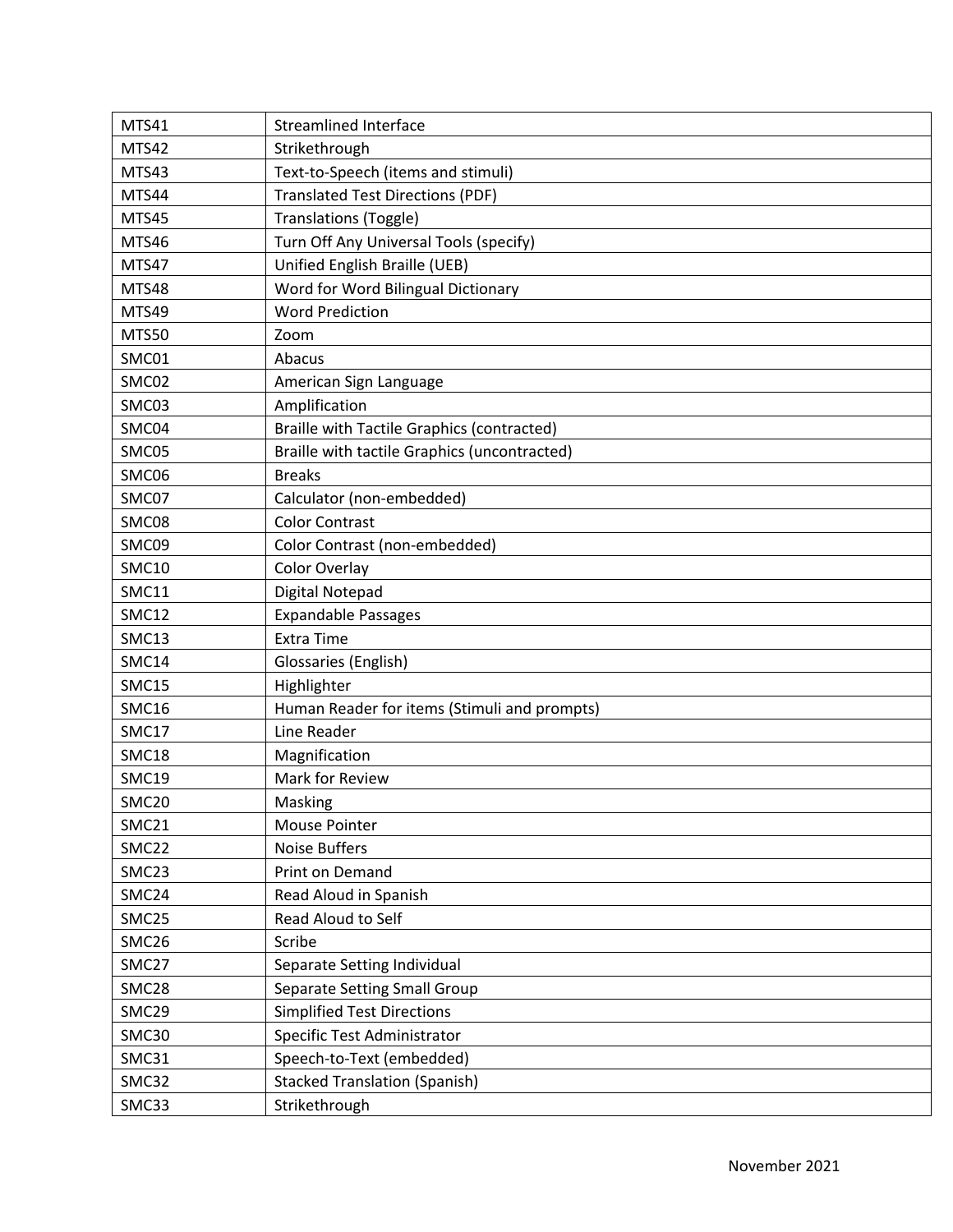| SMC34        | <b>Translated Test Directions (Embedded)</b>      |
|--------------|---------------------------------------------------|
| SMC35        | <b>Translated Test Directions (PDF)</b>           |
| SMC36        | <b>Translations (Glossaries)</b>                  |
| SMC37        | Turn Off Any Universal Tools (specify)            |
| SMC38        | <b>Word Prediction</b>                            |
| SMP01        | Abacus                                            |
| SMP02        | American Sign Language                            |
| SMP03        | Amplification                                     |
| SMP04        | <b>Braille with Tactile Graphics (contracted)</b> |
| SMP05        | Braille with tactile Graphics (uncontracted)      |
| SMP06        | <b>Breaks</b>                                     |
| SMP07        | Calculator (non-embedded)                         |
| SMP08        | <b>Color Contrast</b>                             |
| SMP09        | Color Contrast (non-embedded)                     |
| <b>SMP10</b> | Color Overlay                                     |
| <b>SMP11</b> | Digital Notepad                                   |
| <b>SMP12</b> | <b>Expandable Passages</b>                        |
| <b>SMP13</b> | <b>Extra Time</b>                                 |
| <b>SMP14</b> | Glossaries (English)                              |
| <b>SMP15</b> | Highlighter                                       |
| <b>SMP16</b> | Human Reader for items (Stimuli and prompts)      |
| <b>SMP17</b> | Line Reader                                       |
| <b>SMP18</b> | Magnification                                     |
| <b>SMP19</b> | Mark for Review                                   |
| <b>SMP20</b> | Masking                                           |
| <b>SMP21</b> | <b>Mouse Pointer</b>                              |
| <b>SMP22</b> | <b>Noise Buffers</b>                              |
| SMP23        | Print on Demand                                   |
| SMP24        | Read Aloud in Spanish                             |
| SMP25        | Read Aloud to Self                                |
| SMP26        | Scribe                                            |
| SMP27        | Separate Setting Individual                       |
| SMP28        | Separate Setting Small Group                      |
| SMP29        | <b>Simplified Test Directions</b>                 |
| <b>SMP30</b> | Specific Test Administrator                       |
| <b>SMP31</b> | Speech-to-Text (embedded)                         |
| SMP32        | <b>Stacked Translation (Spanish)</b>              |
| SMP33        | Strikethrough                                     |
| SMP34        | <b>Translated Test Directions (Embedded)</b>      |
| SMP35        | <b>Translated Test Directions (PDF)</b>           |
| SMP36        | <b>Translations (Glossaries)</b>                  |
| SMP37        | Turn Off Any Universal Tools (specify)            |
| SMP38        | <b>Word Prediction</b>                            |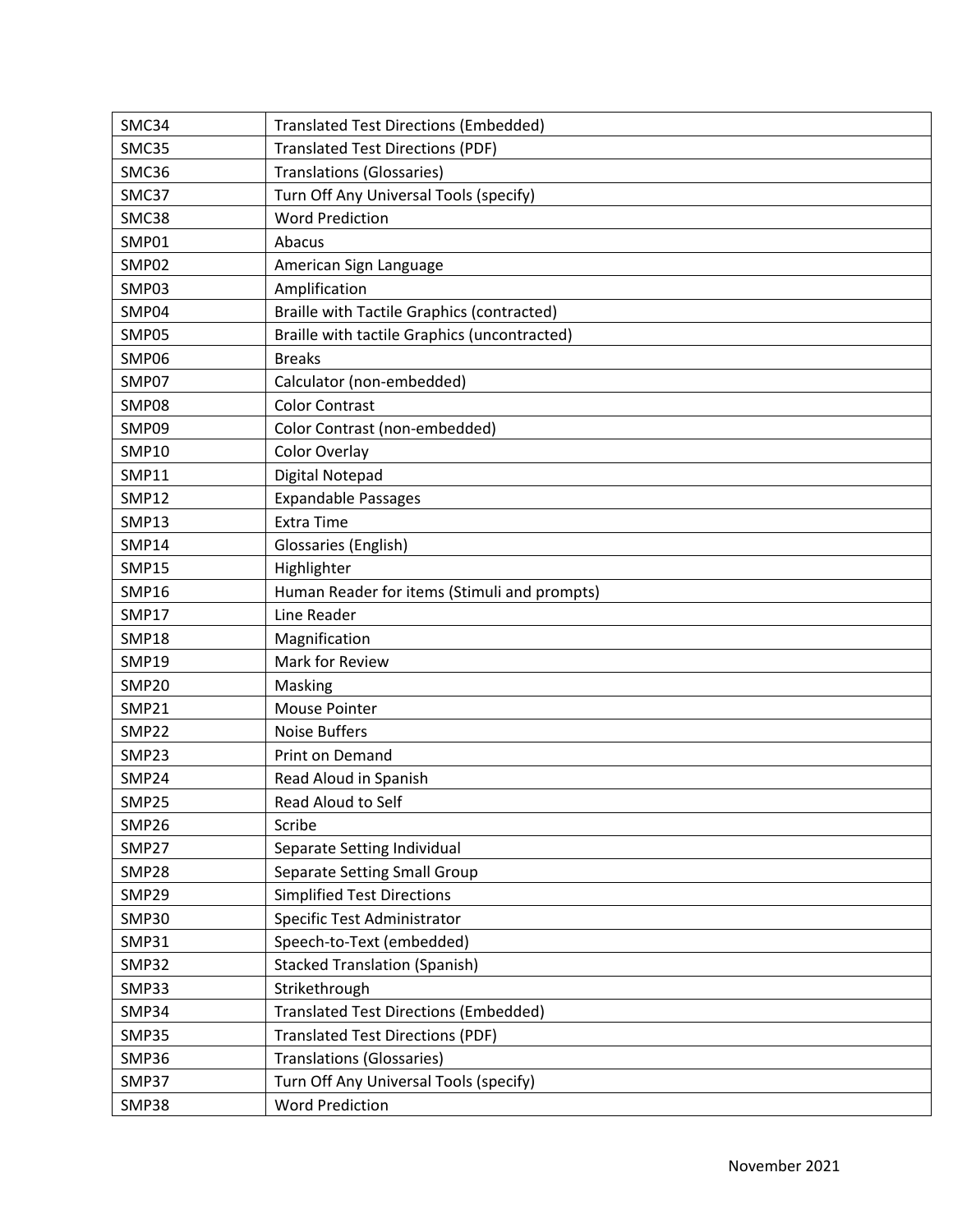| SBR01        | Abacus                                            |
|--------------|---------------------------------------------------|
| SBR02        | Alternate Response Options                        |
| SBR03        | American Sign Language                            |
| SBR04        | Amplification                                     |
| SBR05        | <b>Braille EBAE contracted</b>                    |
| <b>SBR06</b> | <b>Braille EBAE uncontracted</b>                  |
| SBR07        | <b>Braille Transcript (Listening Items)</b>       |
| <b>SBR08</b> | <b>Braille UEB contracted</b>                     |
| SBR09        | <b>Braille UEB uncontracted</b>                   |
| <b>SBR10</b> | <b>Braille with Tactile Graphics (contracted)</b> |
| <b>SBR11</b> | Braille with tactile Graphics (uncontracted)      |
| <b>SBR12</b> | <b>Breaks</b>                                     |
| <b>SBR13</b> | <b>Closed Captioning (Listening Items)</b>        |
| <b>SBR14</b> | <b>Color Contrast</b>                             |
| <b>SBR15</b> | Color Contrast (non-embedded)                     |
| <b>SBR16</b> | Color Overlay                                     |
| <b>SBR17</b> | Digital Notepad                                   |
| <b>SBR18</b> | English Dictionary (ELA Full Write)               |
| <b>SBR19</b> | <b>Expandable Passages</b>                        |
| <b>SBR20</b> | <b>Extra Time</b>                                 |
| <b>SBR21</b> | Glossaries (English)                              |
| <b>SBR22</b> | Highlighter                                       |
| <b>SBR23</b> | <b>Illustration Glossaries</b>                    |
| <b>SBR24</b> | Line Reader                                       |
| <b>SBR25</b> | Magnification                                     |
| <b>SBR26</b> | Mark for Review                                   |
| <b>SBR27</b> | Masking                                           |
| <b>SBR28</b> | <b>Mouse Pointer</b>                              |
| <b>SBR29</b> | <b>Noise Buffers</b>                              |
| <b>SBR30</b> | Print on Demand                                   |
| <b>SBR31</b> | Read Aloud (items and stimuli)                    |
| <b>SBR32</b> | Read Aloud (items only)                           |
| <b>SBR33</b> | Read Aloud to Self                                |
| <b>SBR34</b> | Scribe                                            |
| <b>SBR35</b> | Separate Setting Individual                       |
| <b>SBR36</b> | Separate Setting Small Group                      |
| <b>SBR37</b> | Separate Setting-Specific Location in Room        |
| <b>SBR38</b> | <b>Simplified Test Directions</b>                 |
| <b>SBR39</b> | Specific Test Administrator                       |
| <b>SBR40</b> | Speech-to-Text (AT)                               |
| <b>SBR41</b> | Speech-to-Text (embedded)                         |
| <b>SBR42</b> | Speech-to-Text (Software)                         |
| <b>SBR43</b> | Spell Check                                       |